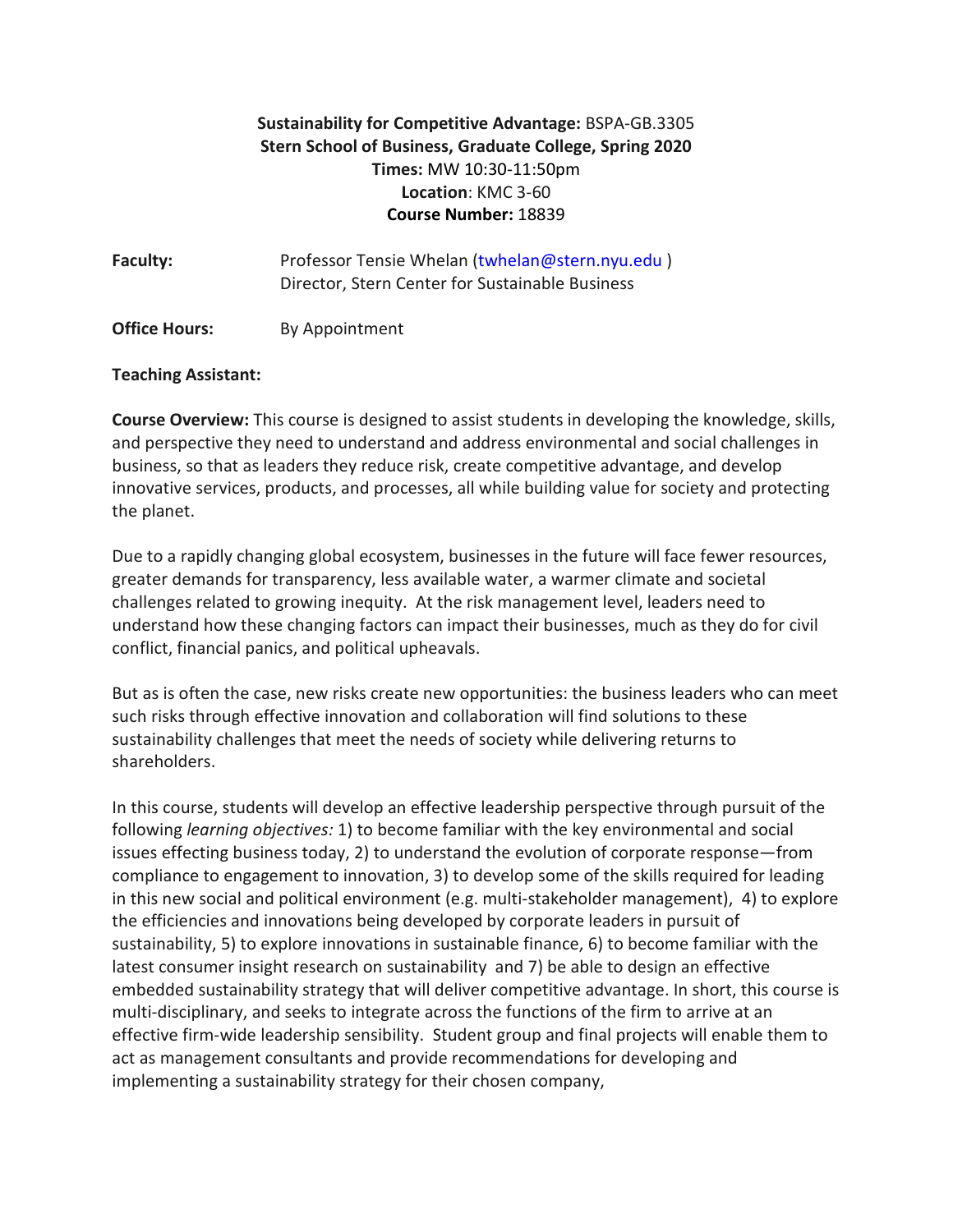The format of the course is a combination of lecture and *discussion seminar.* Class sessions will span a variety of activities, including: guest lecturers from the business community, discussion, in-class writing, role-playing, and other participatory exercises. These various activities will be designed and facilitated by the instructor in order to allow students to engage in reflective dialogue with each other.

This course has an experimental learning component. Students will work in teams with an outside organization on a sustainability management project for the duration of the semester. A series of projects will be identified with the organization, all pertaining to sustainability, and students will serve as consultants.

The final deliverable will be a presentation to the company in the last weeks of class.

Course cases and readings will be posted on NYU Classes, and students are expected to come to class ready to reflect upon their meaning with respect to the topics addressed in that class session.

The course proceeds cumulatively so that all themes, cases and readings inform subsequent discussions.

### **Grading:**

| <b>Class Participation</b>                                                                | 30% |  |
|-------------------------------------------------------------------------------------------|-----|--|
| Attendance in this course is mandatory. The policy on missed classes is as follows: The   |     |  |
| first missed class is excused, provided you submit notice for your absence for illness    |     |  |
| or otherwise. A second missed class will not be penalized if the student writes a short   |     |  |
| paper (2 pages, double-spaced, submitted to the course TA) summarizing and                |     |  |
| analyzing the missed readings. After 2 missed classes, the overall participation grade    |     |  |
| for the course will be affected.                                                          |     |  |
|                                                                                           |     |  |
| Every class will be recorded; recordings can be accessed in the NYU Classes portal,       |     |  |
| under the MediaSite tab on the menu on the left-hand side.                                |     |  |
|                                                                                           |     |  |
|                                                                                           |     |  |
| Further details on participation grading can be found below.                              |     |  |
| <b>Group Presentations</b>                                                                | 30% |  |
| Students will work in teams with an outside organization on a sustainability              |     |  |
| management project for the duration of the semester. A series of projects will be         |     |  |
| identified with the organization, all pertaining to sustainability, and students will     |     |  |
| serve as consultants. The final deliverable will be a presentation to the organization in |     |  |
| the last weeks of class.                                                                  |     |  |
|                                                                                           |     |  |
|                                                                                           |     |  |
| <b>Course Paper</b>                                                                       | 40% |  |
| At the end of the term, students will submit a 12-page, double-spaced, paper in which     |     |  |
| they perform an in-depth competitive sustainability analysis of a specific firm           |     |  |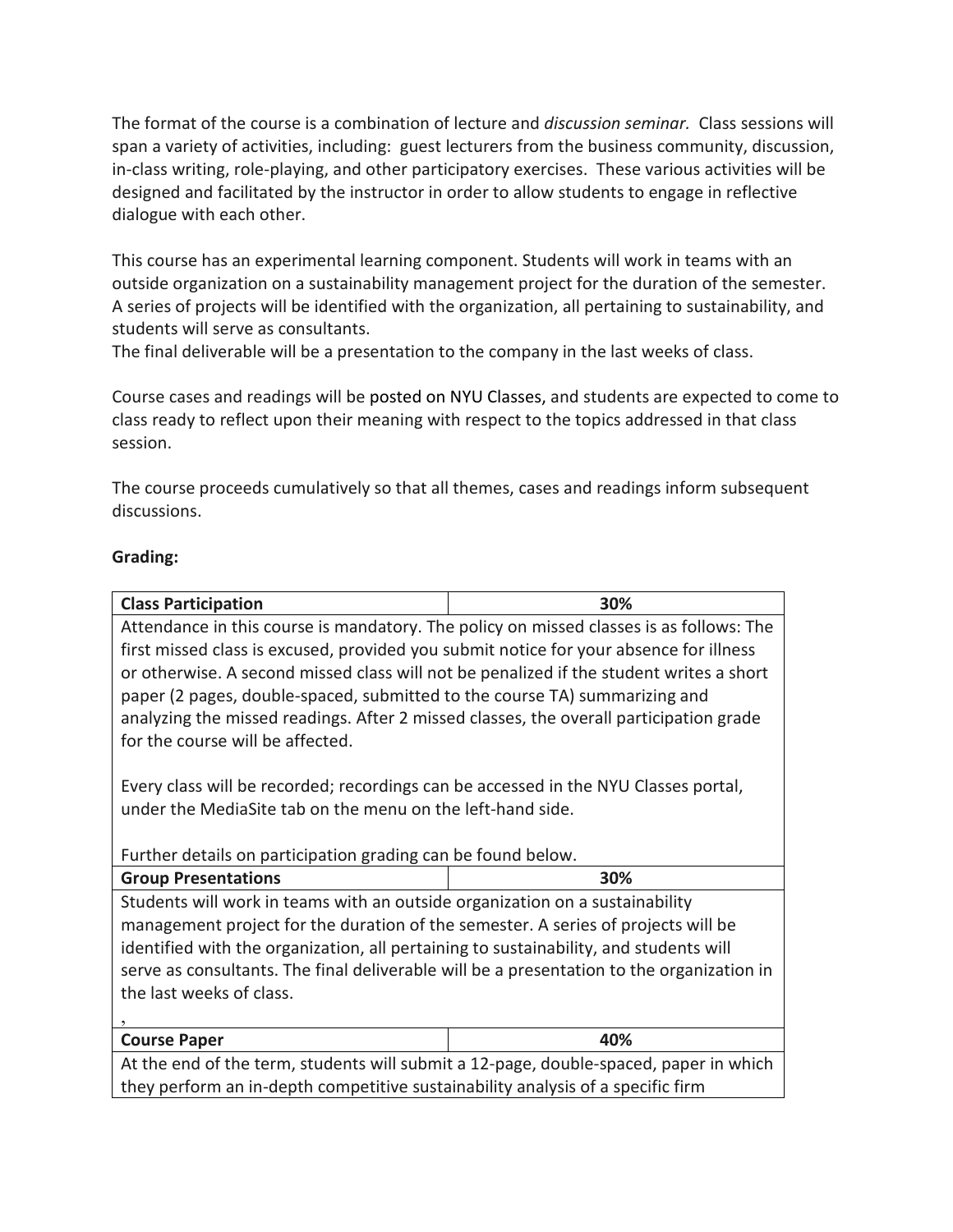(separate from the group project). The topic of this paper must be approved in consultation with Professor Whelan.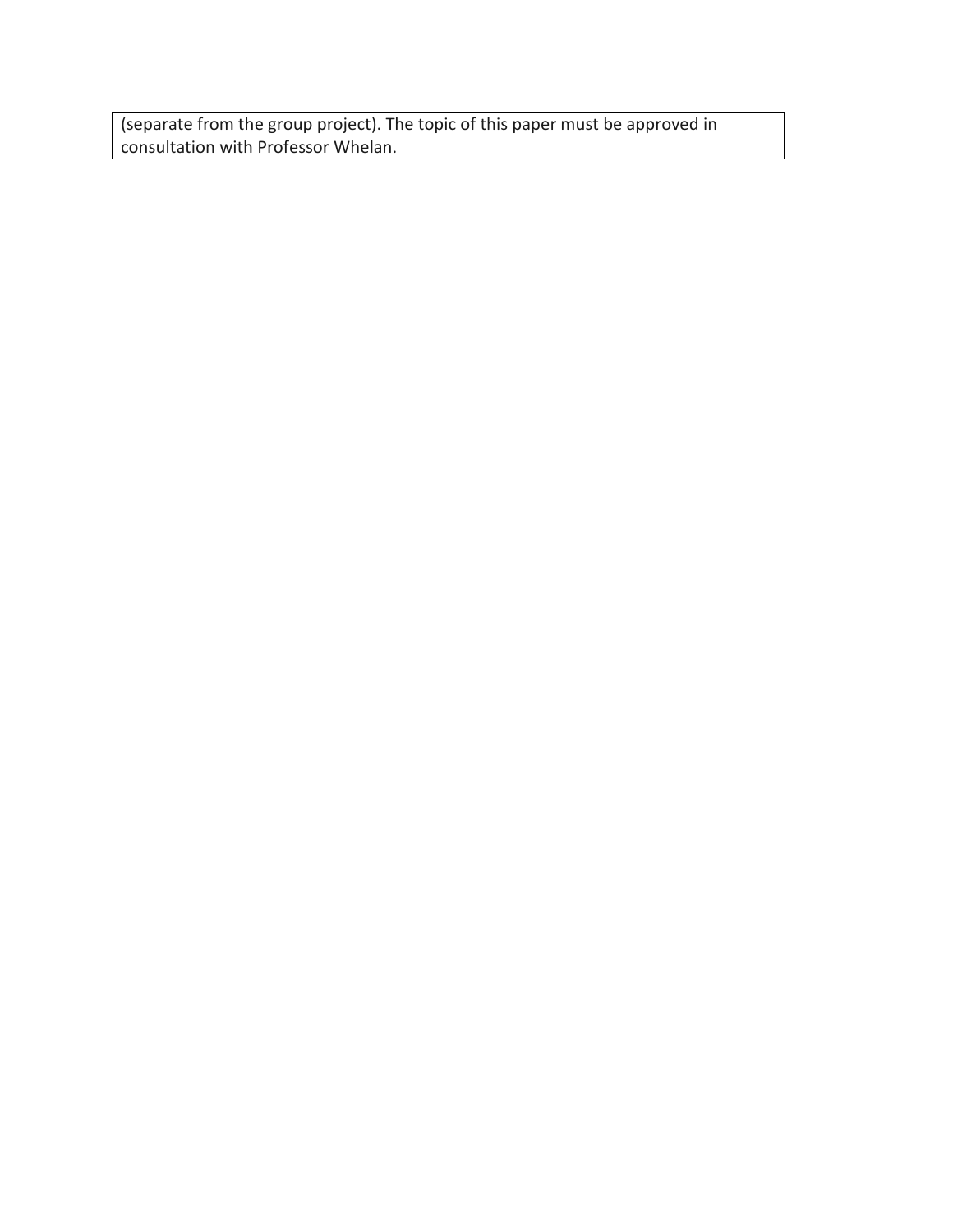## **Course Schedule:**

*Notes:*

- *The course will have regular guest speakers from business and civil society.*
- *Unless a link to a reading is included below, PDFs will be found in the Resources section of NYU Classes.*

| Module 1<br>Learning Objective: To introduce the course themes |                                                                                                                                                                                                                                                                                                                                                                                                                                                                                                                                                                                                                                                                                                                                                                                                                                                                                                                                                                                                 |
|----------------------------------------------------------------|-------------------------------------------------------------------------------------------------------------------------------------------------------------------------------------------------------------------------------------------------------------------------------------------------------------------------------------------------------------------------------------------------------------------------------------------------------------------------------------------------------------------------------------------------------------------------------------------------------------------------------------------------------------------------------------------------------------------------------------------------------------------------------------------------------------------------------------------------------------------------------------------------------------------------------------------------------------------------------------------------|
| Monday,<br>February<br>3rd                                     | Readings: How are businesses approaching sustainability today and why?<br>Chapter 1: "Business Reality Reshaped," Embedded Sustainability: The<br>Next Big Competitive Advantage, Chris Lazlo and Nadya Zhexembayeva,<br>2011 (Located in NYU Classes: Resources)                                                                                                                                                                                                                                                                                                                                                                                                                                                                                                                                                                                                                                                                                                                               |
| Wednesday,<br>February<br>5th                                  | <b>Readings:</b><br>Chapters $1 - 2$ : Conscious Capitalism: Liberating the Heroic Spirit of<br>Business. Mackey, J & Sisodia, R. 2014. (Located in NYU Classes:<br>Resources)                                                                                                                                                                                                                                                                                                                                                                                                                                                                                                                                                                                                                                                                                                                                                                                                                  |
| Monday,<br>February<br>10th                                    | Readings: To look at the dark side: what causes companies to pursue the<br>unsustainable path?<br>Route to Air Travel Discomfort Starts on Wall Street<br>https://www.nytimes.com/2017/05/28/business/corporate-profit-<br>margins-airlines.html?mcubz=0<br>"The Extraordinary Science of Addiction to Junk Food,<br>https://www.nytimes.com/2013/02/24/magazine/the-extraordinary-<br>science-of-junk-food.html<br>Timber Company Tells Town in California, Find Your Own Water<br>$\bullet$<br>http://www.nytimes.com/2016/10/02/us/california-drought-weed-<br>mount-<br>shasta.html?mtrref=query.nytimes.com&gwh=B5E1AE1AB579E8FDD21<br>BA93B774EEF7D&gwt=pay<br>Indigenous People are left Poor as Tech World Takes Lithium From<br><b>Under their Feet</b><br>https://www.washingtonpost.com/classic-apps/indigenous-people-are-<br>left-poor-as-tech-world-takes-lithium-from-under-their-<br>feet/2016/12/19/b86e2ea8-b8cf-11e6-959c-<br>172c82123976 story.html?utm_term=.93db61308d50 |
| Wednesday,                                                     | <b>Readings:</b>                                                                                                                                                                                                                                                                                                                                                                                                                                                                                                                                                                                                                                                                                                                                                                                                                                                                                                                                                                                |
| February 12                                                    | Joseph L Bower and Lynn S Paine. "The Error at the Heart of Corporate<br>Leadership, HBR, May 2017                                                                                                                                                                                                                                                                                                                                                                                                                                                                                                                                                                                                                                                                                                                                                                                                                                                                                              |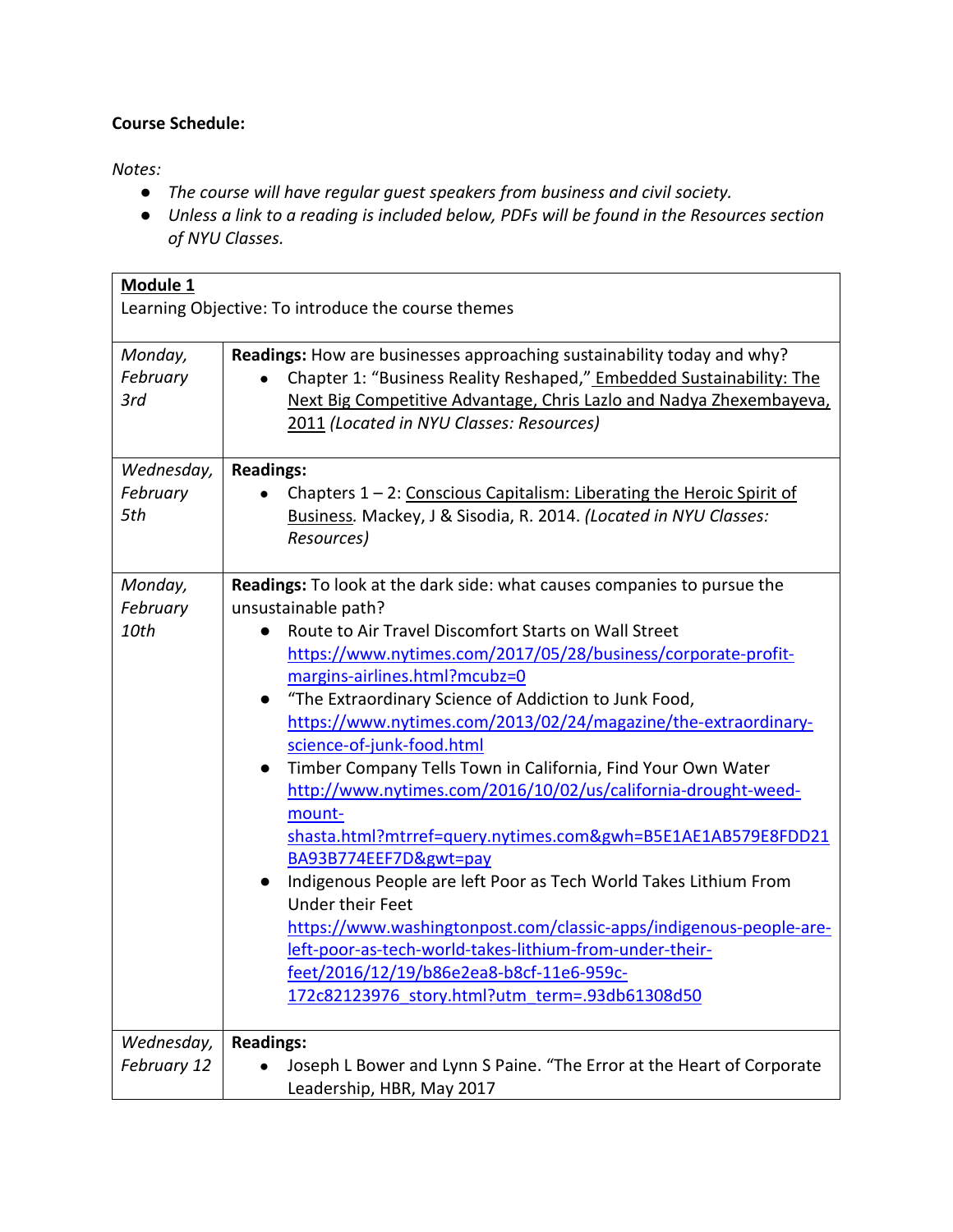|                          | https://hbr.org/2017/05/managing-for-the-long-term#the-error-at-                      |
|--------------------------|---------------------------------------------------------------------------------------|
|                          | the-heart-of-corporate-leadership                                                     |
|                          | How the Twinkie Made The Superrich Even Richer<br>$\bullet$                           |
|                          | http://www.nytimes.com/2016/12/10/business/dealbook/how-the-                          |
|                          | twinkie-made-the-super-rich-even-                                                     |
|                          | richer.html?mtrref=query.nytimes.com&gwh=41FFC20EF4D5A4D30BF                          |
|                          | AOAEAOE8F01E0&gwt=pay                                                                 |
|                          |                                                                                       |
| Monday,                  | No classes (President's Day)                                                          |
| February                 |                                                                                       |
| 17th                     |                                                                                       |
| <b>Module 2</b>          |                                                                                       |
|                          | Learning Objective: To provide an overview of the key environmental and social issues |
| effecting business today |                                                                                       |
|                          |                                                                                       |
| Wednesday,               | <b>Reading:</b>                                                                       |
| February                 | "Shareholders are Stealing our Jobs," Andrea Armeni and Tensie                        |
| 19th                     | Whelan, October 2018                                                                  |
|                          | https://www.stern.nyu.edu/sites/default/files/assets/documents/Shar                   |
|                          | eholders%20Are%20Stealing%20Our%20Jobs 3.pdf                                          |
|                          |                                                                                       |
| Monday,                  | <b>Readings:</b>                                                                      |
| February                 | http://riskybusiness.org/site/assets/uploads/2015/09/RiskyBusiness R                  |
| 24th                     | eport WEB 09 08 14.pdf Pgs 1-23, 49-53                                                |
|                          | Major Climate Report Describes a Strong Risk of Crisis as Early as 2040<br>$\bullet$  |
|                          | https://www.nytimes.com/2018/10/07/climate/ipcc-climate-report-                       |
|                          | 2040.html                                                                             |
|                          | A Hotter Planet Reprices Risk Around the World                                        |
|                          | https://www.wsj.com/graphics/climate-change-forcing-insurance-                        |
|                          | industry-recalculate/                                                                 |
| Wednesday,               | <b>Readings:</b>                                                                      |
| February                 | UN Sustainable Development Goals - click on each goal to read the                     |
| 26th                     | background behind it. Pick an industry of interest to you, identify 1-2               |
|                          | SDGs of importance to that industry. Write a 1-pager on how that                      |
|                          | industry can contribute to those SDGs. Come prepared to discuss.                      |
|                          | http://www.un.org/sustainabledevelopment/sustainable-                                 |
|                          | development-goals/                                                                    |
|                          |                                                                                       |
| Monday,                  | Readings: Material environmental, social, governance (ESG) issues by industry         |
| March 2nd                | <b>Sustainability Accounting Standards Board (SASB)</b>                               |
|                          | https://www.sasb.org/                                                                 |
|                          | <b>Global Reporting Initiative (GRI)</b>                                              |
|                          | https://www.globalreporting.org/Pages/default.aspx                                    |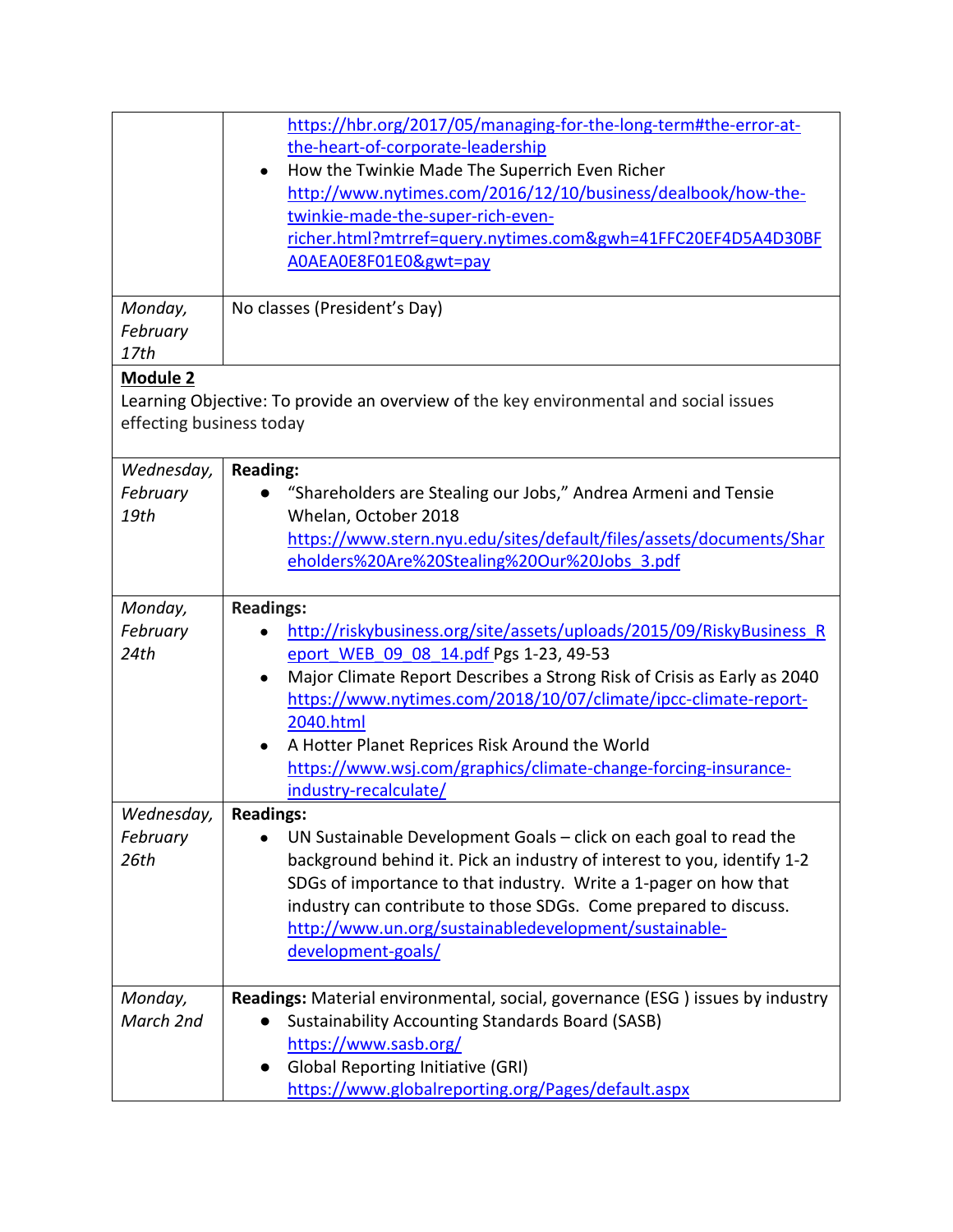|                                                                                                                                                                                                 | Assignment: Pick an industry of interest to you and review the material ESG<br>issues for that industry as defined by SASB and GRI. Write a 1-page paper<br>summarizing the material issues, how they differ between the two standards<br>and your thoughts on what might be missing, if anything.                                    |
|-------------------------------------------------------------------------------------------------------------------------------------------------------------------------------------------------|---------------------------------------------------------------------------------------------------------------------------------------------------------------------------------------------------------------------------------------------------------------------------------------------------------------------------------------|
| Module 3<br>Learning Objective: How to Map Material Sustainability Issues and Stakeholders<br>In these classes we will build materiality matrices and map stakeholders for sample<br>companies. |                                                                                                                                                                                                                                                                                                                                       |
| Wednesday,<br>March 4th                                                                                                                                                                         | <b>Readings:</b><br><b>Stakeholder Engagement Mapping</b><br>https://www.bsr.org/reports/BSR Stakeholder Engagement Stakehol<br>der Mapping.final.pdf<br>Nespresso Stakeholder Case Study by NYU Stern CSB<br>http://www.stern.nyu.edu/sites/default/files/assets/documents/Nespr<br>esso Shared%20Value%20Case%20Study%208.29.16.pdf |
| Monday,<br>March 9th                                                                                                                                                                            | <b>Reading:</b><br>Sustainability Materiality Matrices Explained (Located in NYU Classes:<br>Resources)                                                                                                                                                                                                                               |
| Wednesday,<br>March 11th                                                                                                                                                                        | No readings<br>Presentation by company on group projects                                                                                                                                                                                                                                                                              |
| Module 4                                                                                                                                                                                        |                                                                                                                                                                                                                                                                                                                                       |
| Learning Objective: Understanding the Corporate Ecosystem through Systems Thinking                                                                                                              |                                                                                                                                                                                                                                                                                                                                       |
| Monday,<br>March 16 <sup>th</sup><br>and<br>Wednesday<br>March 18th                                                                                                                             | No classes (Spring break)                                                                                                                                                                                                                                                                                                             |
| Monday,<br>March 23rd                                                                                                                                                                           | <b>Readings:</b> Systems Thinking (and Supply Chain Partners)<br>"Dancing with Systems," Donella Meadows<br>http://donellameadows.org/archives/dancing-with-systems/<br>FabIndia, HBS case (Located in NYU Classes: Resources)                                                                                                        |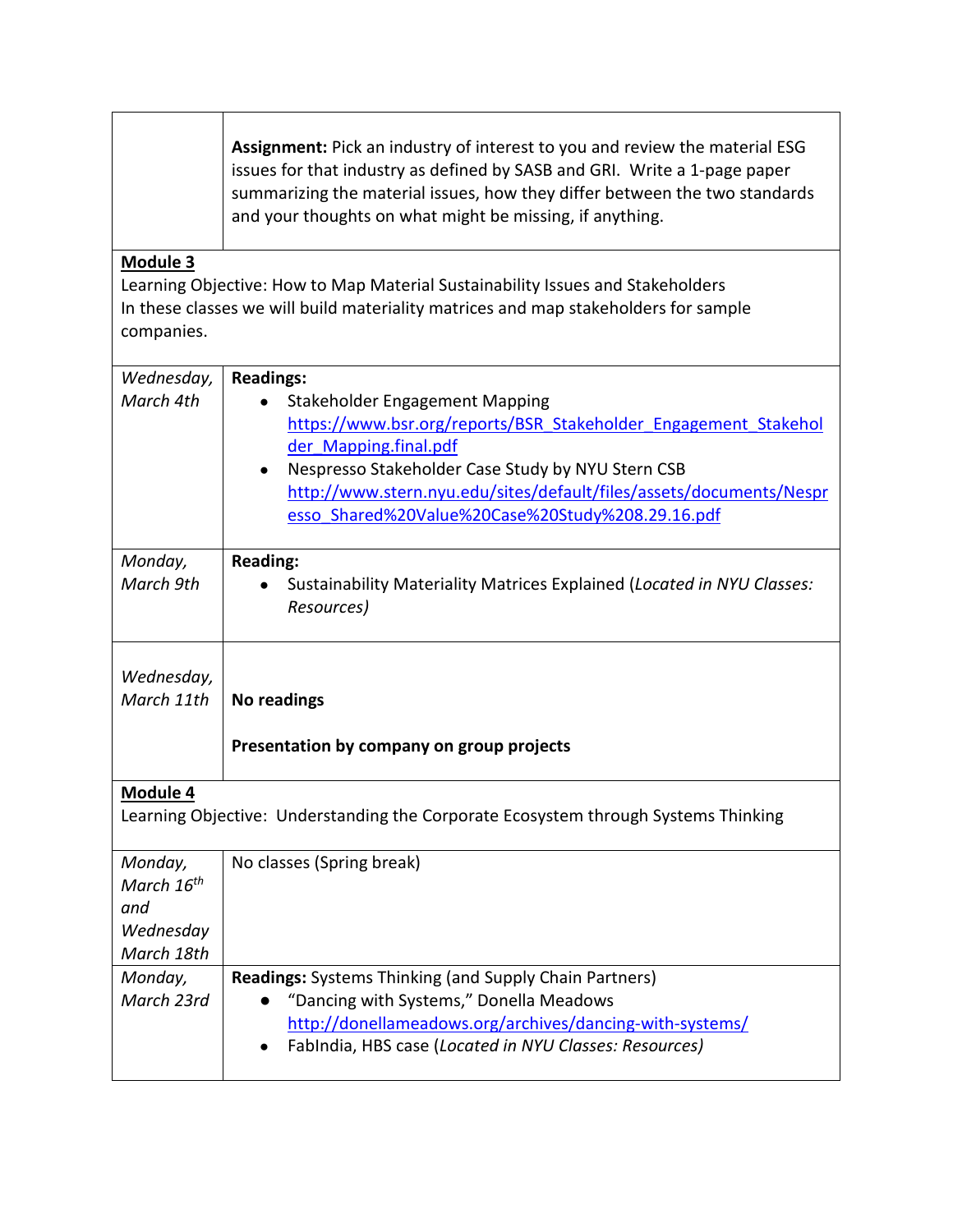| Wednesday,                                                       | Reading: Sustainability Standards and Certification                                   |
|------------------------------------------------------------------|---------------------------------------------------------------------------------------|
| March 25th                                                       | State of Sustainability Markets IISD 2017 (pages xxii - 8)                            |
|                                                                  | http://www.intracen.org/uploadedFiles/intracenorg/Content/Publicati                   |
|                                                                  | ons/State-of-Sustainable-Market-2017 web.pdf                                          |
|                                                                  |                                                                                       |
| <b>Module 5</b>                                                  |                                                                                       |
|                                                                  | Learning Objective: Understanding Sustainable Supply chains/procurement               |
| Monday,                                                          | <b>Readings:</b>                                                                      |
| March 30th                                                       | Greening Supply Chains: From Blind Spots to Hot Spots to Action                       |
|                                                                  | (Located in NYU Classes: Resources)                                                   |
|                                                                  | "Kashi: Growing the Supply Chain for Organic Food," Center for                        |
|                                                                  | Sustainable Business Case Study 2017 (Located in NYU Classes:                         |
|                                                                  | Resources)                                                                            |
|                                                                  |                                                                                       |
| Module 6                                                         |                                                                                       |
|                                                                  | Learning Objective: How sustainable management is being used to fuel innovation and   |
| circularity                                                      |                                                                                       |
|                                                                  |                                                                                       |
|                                                                  | <b>Readings:</b>                                                                      |
|                                                                  | Chapter 5: "Embedded Sustainability," Embedded Sustainability: The                    |
| Wednesday,                                                       | Next Big Competitive Advantage, Chris Lazlo and Nadya Zhexembayeva,                   |
| April 1st                                                        | 2011 (Located in NYU Classes: Resources)                                              |
|                                                                  | CSB Case Study on Sustainability and Innovation in Nike:<br>$\bullet$                 |
|                                                                  | http://www.stern.nyu.edu/sites/default/files/assets/documents/Sustai                  |
|                                                                  | nability%20and%20Innovation NIKE.pdf                                                  |
|                                                                  | • "The Next Wave of Improbable Innovation" Tensie Whelan, Worth,<br><b>March 2019</b> |
|                                                                  |                                                                                       |
|                                                                  | https://www.worth.com/contributor/the-next-wave-of-improbable-                        |
|                                                                  | innovation/                                                                           |
| Monday,                                                          | <b>Readings:</b>                                                                      |
| April 6th                                                        | CEO Guide to the Circular Economy (Located in NYU Classes: Resources)                 |
|                                                                  | "If These Giant Companies Can Switch To The Circular Economy, So Can                  |
|                                                                  | Anyone," Eillie Anzilotti, June 2017                                                  |
|                                                                  | https://www.fastcompany.com/40425022/if-these-giant-companies-                        |
|                                                                  | can-switch-to-the-circular-economy-so-can-anyone                                      |
|                                                                  |                                                                                       |
| Module 7                                                         |                                                                                       |
| Learning Objective: Engaging today's consumers in sustainability |                                                                                       |
|                                                                  |                                                                                       |
| Wednesday,                                                       | <b>Readings:</b>                                                                      |
| April 8th                                                        |                                                                                       |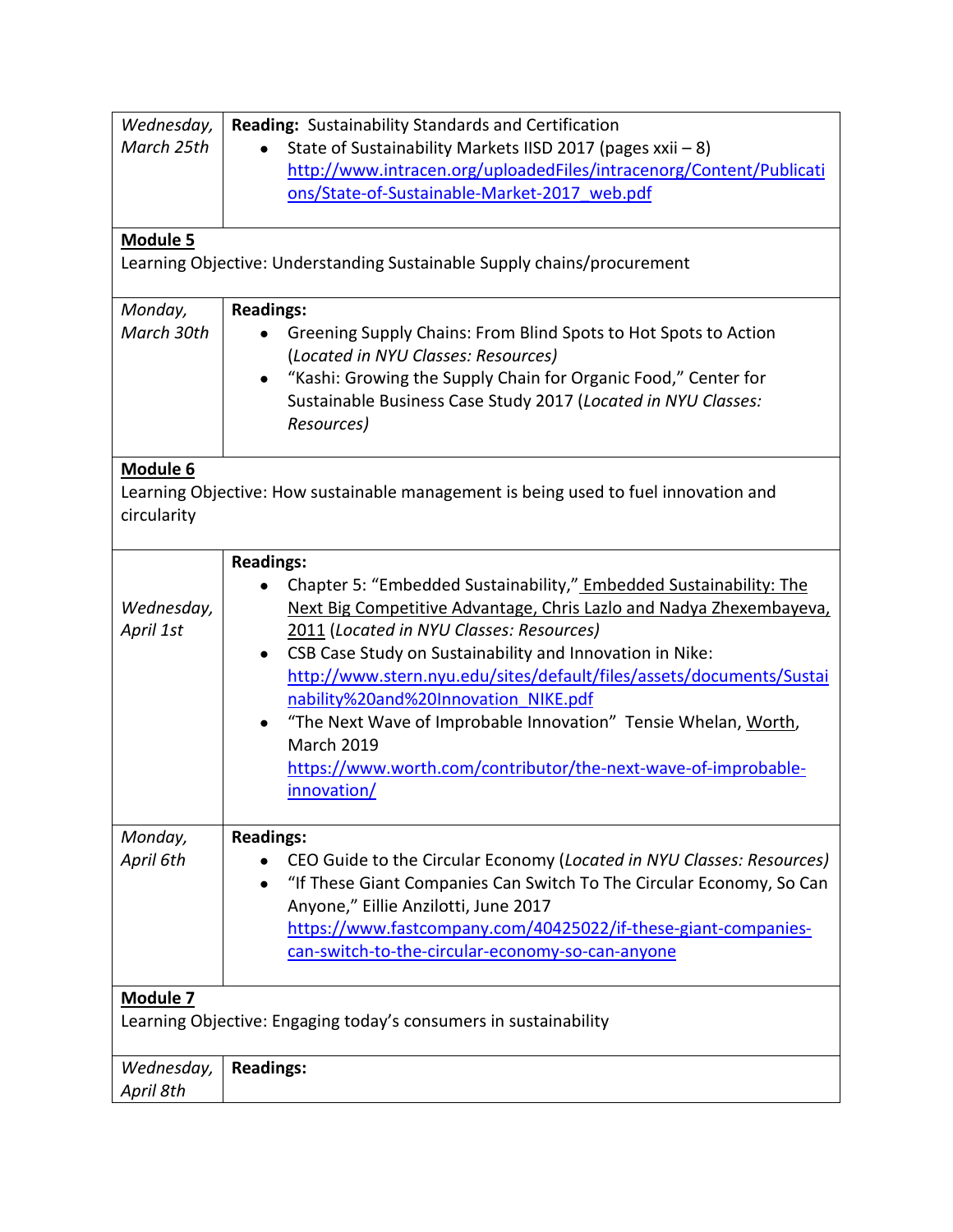|                 | Chapter 5: "Mainstream Appeal" from Green Giants by Freya Williams,<br>$\bullet$               |
|-----------------|------------------------------------------------------------------------------------------------|
|                 | 2015 (Located in NYU Classes: Resources)                                                       |
|                 | Edelman Earned Brand Global Report 2018<br>$\bullet$                                           |
|                 | https://www.edelman.com/sites/g/files/aatuss191/files/2018-                                    |
|                 | 10/2018 Edelman Earned Brand Global Report.pdf                                                 |
|                 | "The Cost of Silence: Why more CEOs are speaking out in the Trump<br>$\bullet$                 |
|                 | era"                                                                                           |
|                 | https://www.washingtonpost.com/news/on-                                                        |
|                 | leadership/wp/2017/02/17/the-cost-of-silence-why-more-ceos-are-                                |
|                 | speaking-out-in-the-trump-era/?utm_term=.ad7b2e454b44                                          |
| <b>Module 8</b> |                                                                                                |
|                 | Learning Objective: To explore Sustainability and Employees                                    |
| Monday,         | <b>Readings:</b>                                                                               |
| April 13th      | Tim Ryan's Awakening                                                                           |
|                 | http://fortune.com/pwc-diversity-tim-ryan/                                                     |
|                 | State Street Takes On Wall Street's Gender Gap<br>$\bullet$                                    |
|                 |                                                                                                |
|                 | http://fortune.com/2017/05/23/state-street-women-gender-diversity-                             |
|                 | finance/                                                                                       |
|                 | I'm Complicit to Institutional bias. Here's What I am Doing About It.                          |
|                 | https://www.forbes.com/sites/jaycoengilbert/2018/09/18/im-                                     |
|                 | complicit-to-institutional-bias-heres-what-im-doing-about-                                     |
|                 | it/#19dacec662fa                                                                               |
| Wednesday,      | <b>Readings:</b>                                                                               |
| April 15th      | Treating Workers Fairly at Rent the Runway, NYT, May 6, 2018.                                  |
|                 | https://www.nytimes.com/2018/05/06/opinion/workers-benefits-                                   |
|                 | inequality-rent-the-runway.html                                                                |
|                 | How Did Walmart Get Cleaner Stores and Higher Sales?                                           |
|                 | https://www.nytimes.com/2016/10/16/upshot/how-did-walmart-get-                                 |
|                 | cleaner-stores-and-higher-sales-it-paid-its-people-more.html                                   |
|                 | CSB Case Study: "West Elm: Bringing Purpose to its Corporate                                   |
|                 | Ecosystem Through Human Resource Practices" (Located in NYU                                    |
|                 | Classes: Resources)                                                                            |
|                 | CSB Case Study: Greyston Bakery Open Hiring<br>$\bullet$                                       |
|                 | http://www.stern.nyu.edu/sites/default/files/assets/documents/Greys                            |
|                 | ton Van%20Wert 08.2018.pdf                                                                     |
|                 |                                                                                                |
| <b>Module 9</b> |                                                                                                |
|                 | Learning Objective: To Begin to Develop the Business Case for Sustainability                   |
|                 | We will look at the drivers of financial performance resulting from sustainability initiatives |

and examine how to monetize them.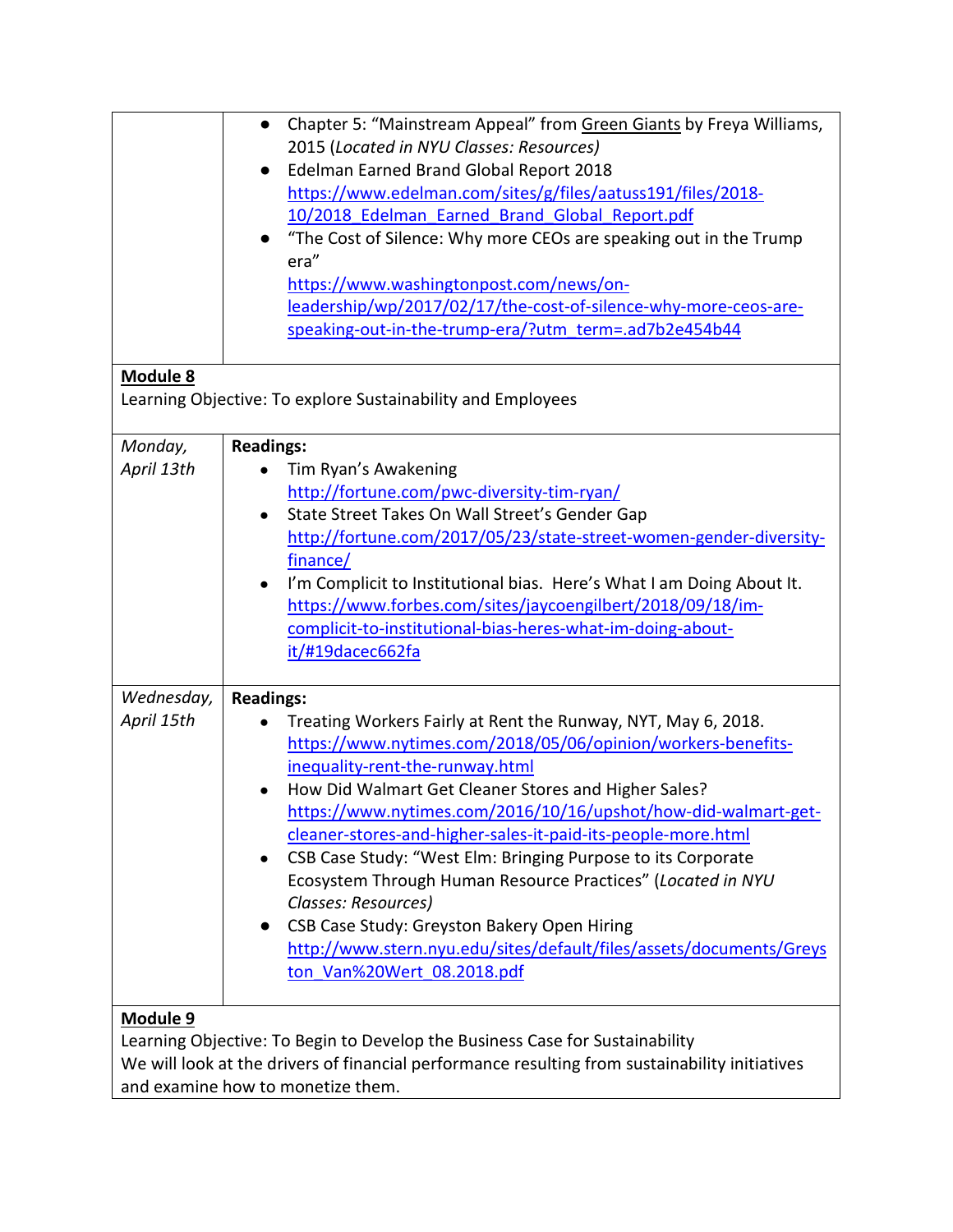| Monday,<br>April 20th    | <b>Readings:</b><br>Total Societal Impact: A New Lens for Strategy, BCG, October 2017.<br>https://media-publications.bcg.com/BCG-Total-Societal-Impact-Oct-<br>2017.pdf<br>Future Proof Your Climate Strategy. Joseph E. Aldy and Gianfranco<br>$\bullet$<br>Gianfrate, HBR, May-June 2019<br>https://hbr.org/2019/05/future-proof-your-climate-strategy                                                                                                                                                |
|--------------------------|---------------------------------------------------------------------------------------------------------------------------------------------------------------------------------------------------------------------------------------------------------------------------------------------------------------------------------------------------------------------------------------------------------------------------------------------------------------------------------------------------------|
| Wednesday,<br>April 22nd | <b>Readings:</b><br>"The Comprehensive Business Case for Sustainability," HBR, Tensie<br>Whelan and Carly Fink (Located in NYU Classes: Resources)<br>"How to Quantify Sustainability's Impact on the Bottomline," HBR,<br>Tensie Whelan, Bruno Zappa, Rodrigo Zeidan and Greg Fishbein<br>(Located in NYU Classes: Resources)                                                                                                                                                                          |
| Module 10                |                                                                                                                                                                                                                                                                                                                                                                                                                                                                                                         |
|                          | Learning Objective: To understand ESG (environment, social and governance) investing                                                                                                                                                                                                                                                                                                                                                                                                                    |
| Monday,<br>April 27th    | <b>Readings:</b><br>Larry Fink 2018 CEO Letter on Corporate Purpose<br>https://www.blackrock.com/corporate/investor-relations/2018-larry-<br>fink-ceo-letter<br>Sustainability: The Future of Investing. BlackRock 2019<br>$\bullet$<br>https://www.blackrock.com/us/individual/literature/whitepaper/bii-<br>sustainability-future-investing-jan-2019.pdf<br>The Investor Revolution. Robert G. Eccles and Svetlana Klimenko. HBR.<br>May-June 2019<br>https://hbr.org/2019/05/the-investor-revolution |
| Wednesday,<br>April 29th | <b>Readings:</b><br>Manning, T. CSB. "Green Bonds: What's New, What's Next, and Why<br>Does It Matter?" June 2018.<br>http://www.stern.nyu.edu/sites/default/files/assets/documents/Green<br>%20Bonds June%202018 Final.pdf<br>Manning, T. CSB "Financing Mechanisms to Support Sustainable<br>Practices" March 2019.<br>https://www.stern.nyu.edu/sites/default/files/assets/documents/Sust<br>ainable%20Finance%20Survey%20-%20FINAL%203-21-19.pdf                                                    |
| Module 11                | Learning Objective: To look at how Companies Can Pursue a Net Positive Future                                                                                                                                                                                                                                                                                                                                                                                                                           |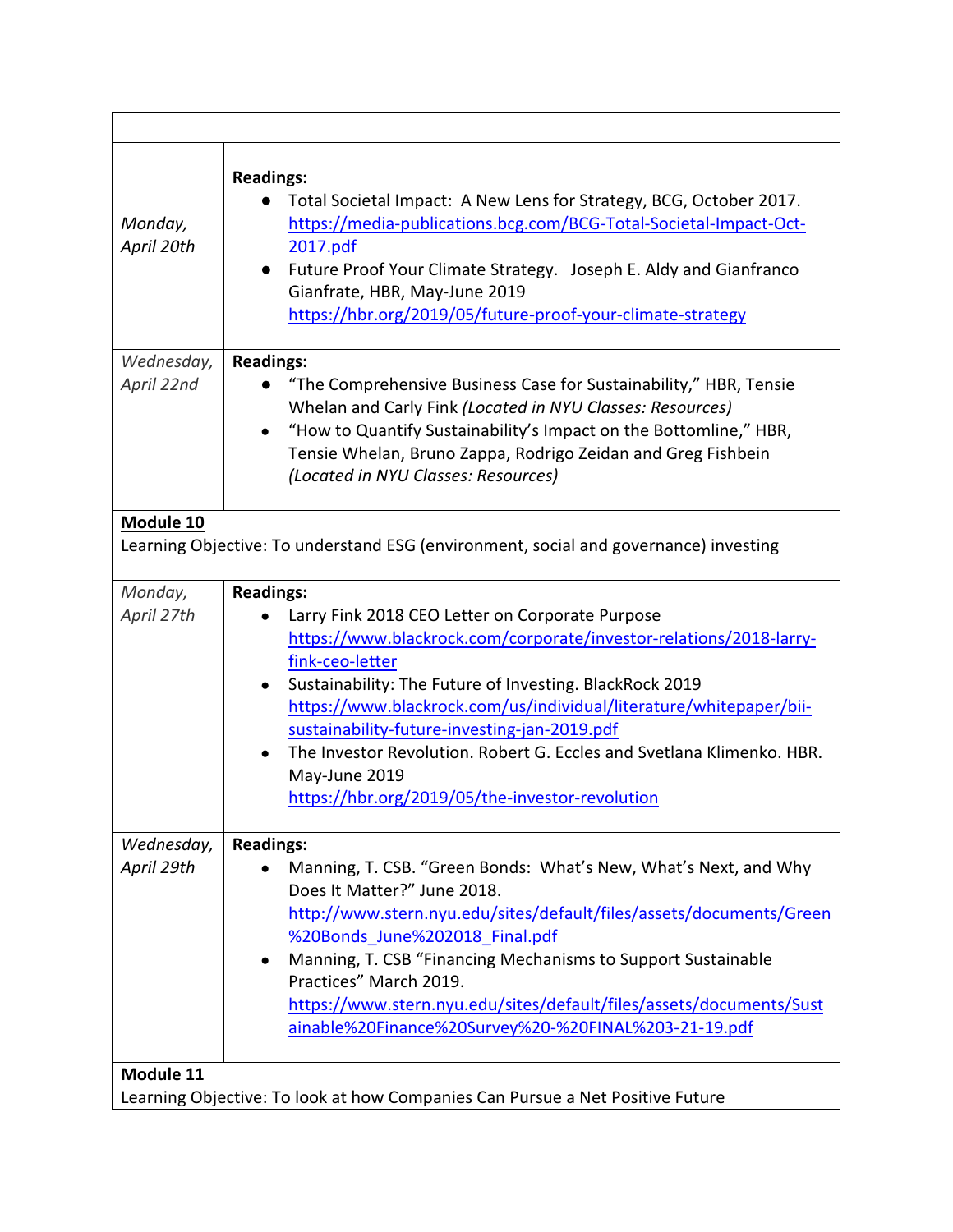| Monday,                                                                                                                                                                                   | <b>Readings:</b>                                                         |
|-------------------------------------------------------------------------------------------------------------------------------------------------------------------------------------------|--------------------------------------------------------------------------|
| May 4th                                                                                                                                                                                   | Net Positive: The Future of Sustainable Business                         |
|                                                                                                                                                                                           | https://ssir.org/articles/entry/net positive the future of sustainable   |
|                                                                                                                                                                                           | business                                                                 |
|                                                                                                                                                                                           | Chapter 8. "A Business Plan for America," The New Grand Strategy:        |
|                                                                                                                                                                                           | Restoring America's Prosperity, Security, and Sustainability in the 21st |
|                                                                                                                                                                                           | Century, by Joel Makower, Mark Mykleby, and Patrick Doherty              |
|                                                                                                                                                                                           | (Located in NYU Classes: Resources)                                      |
| <b>Module 12</b>                                                                                                                                                                          |                                                                          |
| Wednesday, December 4 <sup>th</sup> and Monday, December 9 <sup>th</sup>                                                                                                                  |                                                                          |
| Learning Objective: To conclude the course by discussing the student consulting teams'<br>recommendations for improved sustainability strategy and management at their chosen<br>company. |                                                                          |
|                                                                                                                                                                                           | Student plans and presentations                                          |
| Wednesday,                                                                                                                                                                                | Career Panel: Discussion with Stern alums who have found work in the     |
| May 6th                                                                                                                                                                                   | sustainability space                                                     |
|                                                                                                                                                                                           | Lead: Kevin Eckerle, Director Corporate Research and Engagement, Stern   |
|                                                                                                                                                                                           | <b>Center for Sustainable Business</b>                                   |
| Friday, May<br>8th                                                                                                                                                                        | Course paper due today.                                                  |

## **Course Paper:**

## *PAPER DUE FRIDAY, MAY 8TH*

Students will complete one 10-12 page paper typed in 12-point font and double-spaced with 1" margins. The topic of the paper will be written from the perspective of a management consultant performing an in-depth competitive sustainability analysis of a specific firm with specific recommendations. The topic of this paper must be approved in consultation with Professor Whelan. Directions for the paper are in NYU Classes.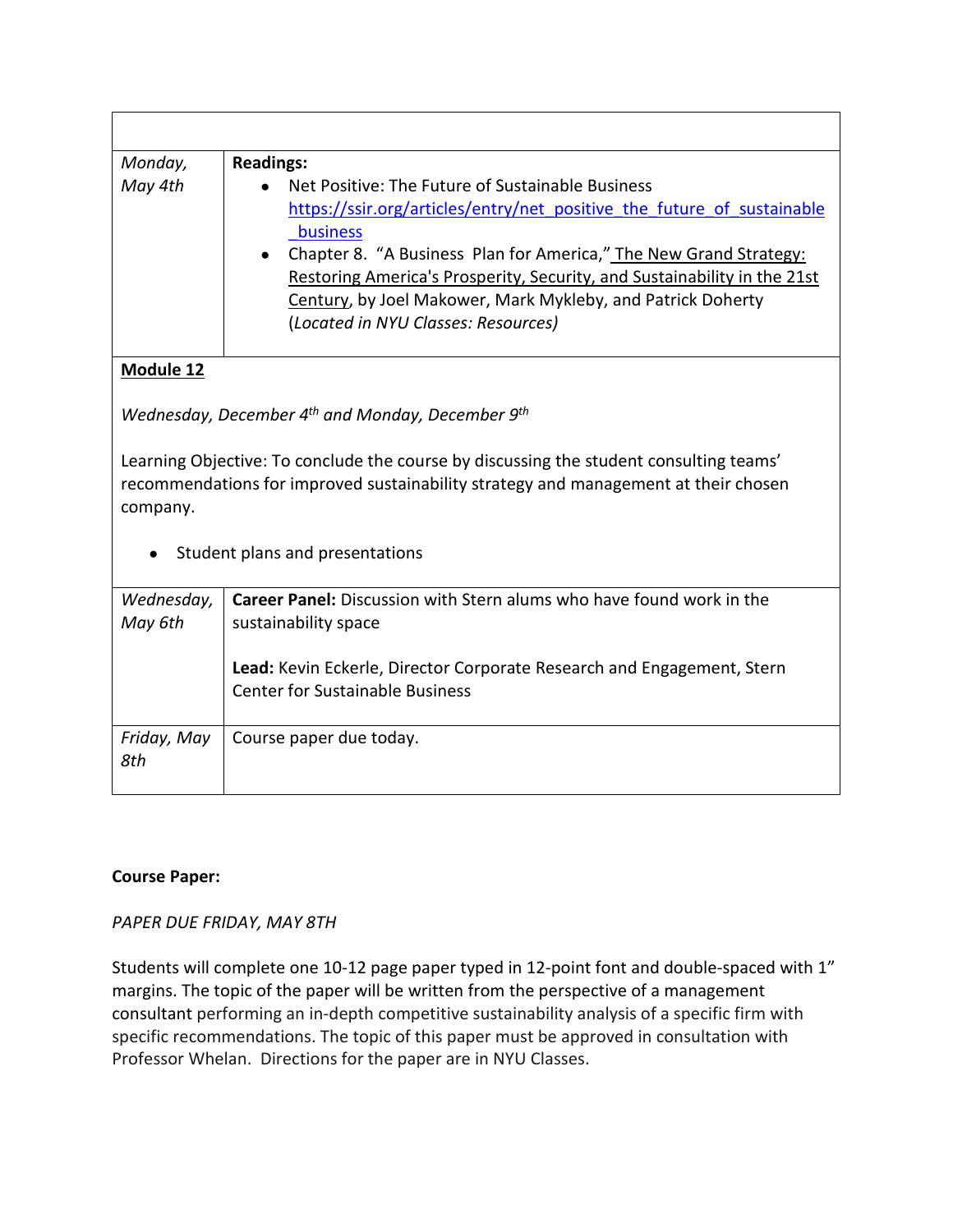All students are required to turn their papers in using the Assignments tab in NYU Classes. Integrated in NYU Classes is an online plagiarism prevention and detection software – Turnitin – that enables faculty to compare the content of submitted assignments to data on the Internet, commercial databases, and previous papers submitted to the system. Additional information about expectations regarding academic integrity appears below

## **Group Presentation:**

During the course of the term, students will form groups, pick a company to track through each module and present a final management plan for improving sustainability at the company.

- Meet with your group members regularly to discuss the relevance of each module's discussion to your company. At least 1 month before the final presentation is due, meet to plan and prepare your presentation.
- The presentation should be a PowerPoint, prepared by a team of management consultants for the C-suite of the company. It can be no longer than 15 minutes and each team member needs to be part of the presentation.

The class will provide feedback on your presentation, adding points they think you may have missed and explaining why they agree/disagree with your conclusions.

## **Class Discussion**:

Faculty as well as students are responsible for maintaining a positive and constructive professional atmosphere within the classroom. Each student must engage in discussion during every class session in order to perform well in the course.

Class discussion will be assessed using the following rubric:

| Grade     | Criteria                                                                          |
|-----------|-----------------------------------------------------------------------------------|
| Excellent | An excellent student comes to class prepared; contributes readily to the          |
|           | conversation but does not dominate it; makes thoughtful contributions that        |
|           | advance the conversation; shows interest in and respect for others' views;        |
|           | participates actively in small groups.                                            |
| Better    | A better student comes to class prepared; makes thoughtful comments when          |
|           | called upon; contributes occasionally without prompting; shows interest in and    |
|           | respect for other' views; participates actively in small groups.                  |
| Good      | A good student comes to class prepared, but does not voluntarily contribute to    |
|           | discussions and gives only minimal answers when called upon. Such students show   |
|           | interest in the discussion, listening attentively and taking notes. They may also |
|           | participate fully in small group discussions.                                     |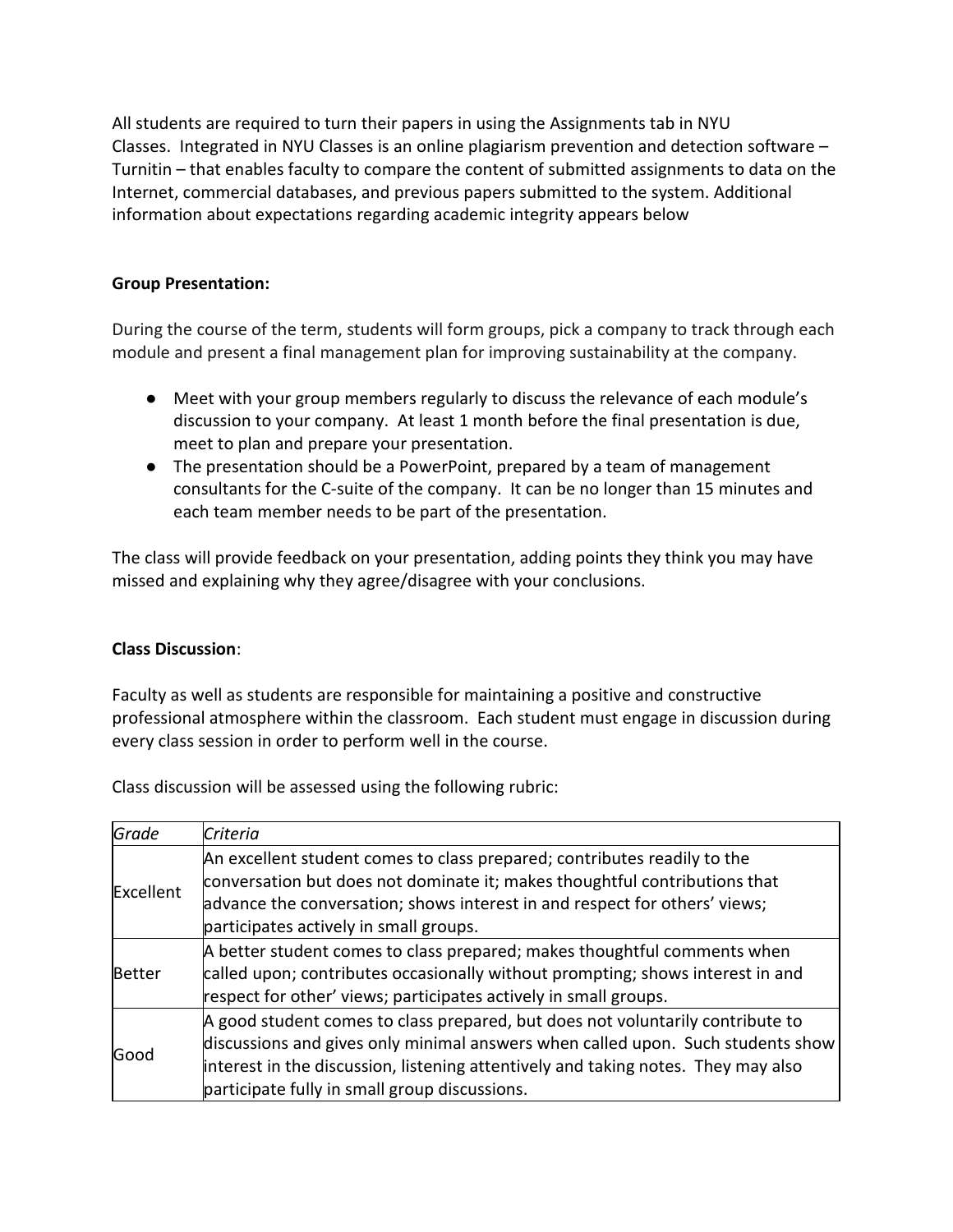| Fair    | A fair student participates in discussion, but in a problematic way. Such students<br>may talk too much, make rambling or tangential contributions, interrupt others<br>with digressive questions, or bluff when unprepared. Such students also<br>participate actively in small groups. |
|---------|------------------------------------------------------------------------------------------------------------------------------------------------------------------------------------------------------------------------------------------------------------------------------------------|
| Poor    | A poor student does not come to class prepared; does not contribute to discussion<br>voluntarily or when called upon; and does not participate in small group<br>discussions. Such students may listen attentively but fail to contribute due to lack<br>of preparation.                 |
| Failing | A failing student disrupts class discussion, whether actively by being negative or<br>rude to others, or passively by appearing distracted, bored or sleepy.                                                                                                                             |

## **NYU Stern Policies:**

Academic Integrity: Integrity is critical to the learning process and to all that we do here at NYU Stern. All students are expected to abide by the NYU Stern Student Code of Conduct. A student's responsibilities include, but are not limited to:

- A duty to acknowledge the work and efforts of others when submitting work as one's own. Ideas, data, direct quotations, paraphrasing, creative expression, or any other incorporation of the work of others must be clearly referenced.
- A duty to exercise the utmost integrity when preparing for and completing examinations, including an obligation to report any observed violations.

Grading Policies: At NYU Stern, we strive to create courses that challenge students intellectually and that meet the Stern standards of academic excellence. To ensure fairness and clarity of grading, the Stern faculty have adopted a grading guideline for core courses with enrollments of more than 25 students in which approximately 35% of students will receive an "A" or "A-" grade. In core classes of less than 25 students, the instructor is at liberty to give whatever grades they think the students deserve, while maintaining rigorous academic standards. Please see [www.stern.nyu.edu/uc/codeofconduct](http://www.stern.nyu.edu/uc/codeofconduct) for more information.

Students with Disabilities: Students whose class performance may be affected due to a disability should notify the professor early in the semester so that arrangements can be made, in consultation with the Henry and Lucy Moses Center for Students with Disabilities, to accommodate their needs. Please see [www.nyu.edu/csd](http://www.nyu.edu/csd) for more information.

## NYU Stern Course Policies

- Laptops, cell phones, smartphones, recorders, & other electronic devices may not be used in class unless advance permission is given by the instructor.
- Attendance is required. Absences will be excused only in the case of documented serious illness, family emergency, religious observance, or civic obligation. If you will miss class for religious observance or civic obligation, you must inform your instructor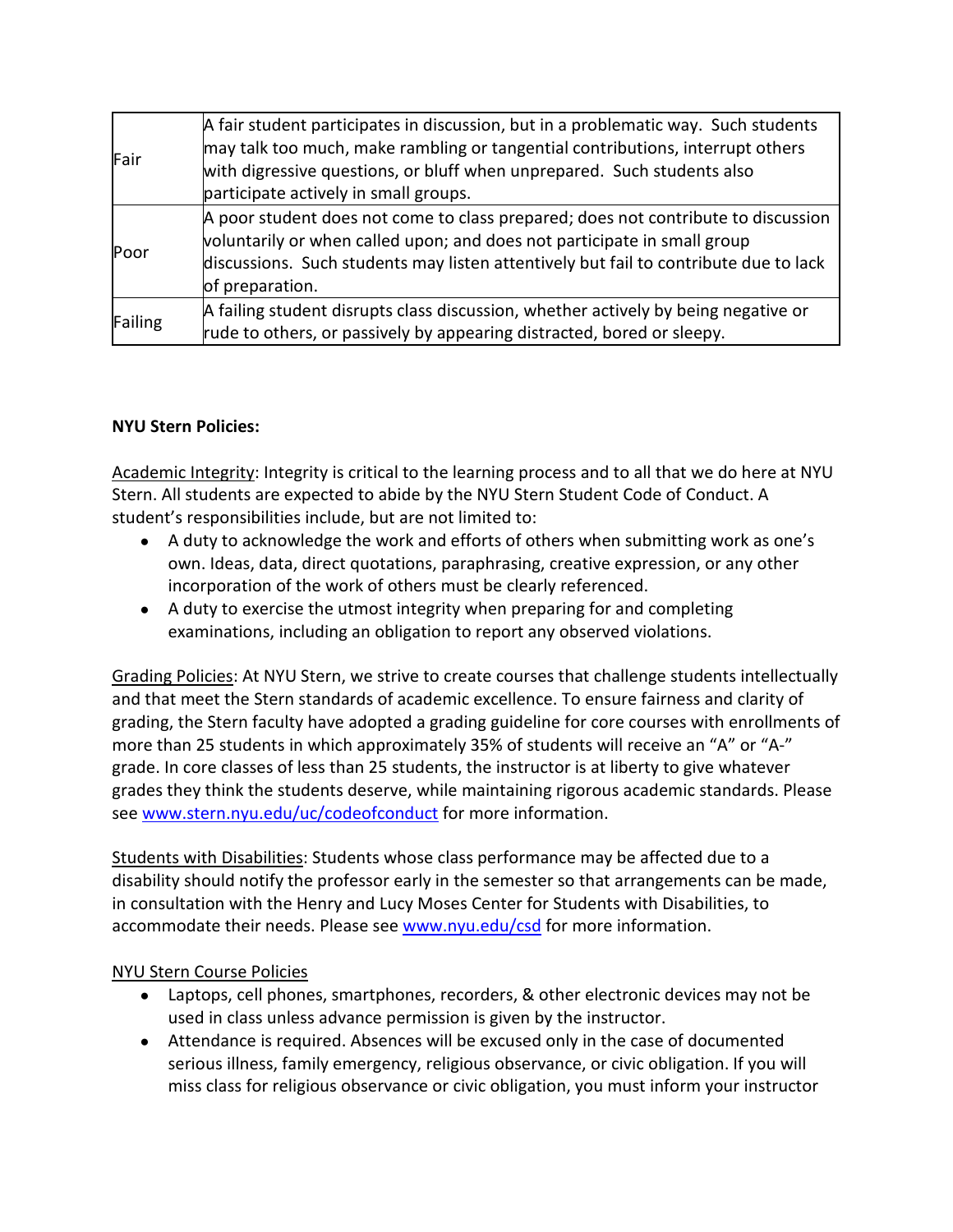no later than the first week of class. Recruiting activities are not acceptable reasons for absence from class.

- Students are expected to arrive to class on time and stay to the end of the class period. Students may enter class late or leave class early only if given permission by the instructor and if it can be done without disrupting the class. (Note that instructors are not obliged to admit late students or readmit students who leave class or may choose to admit them only at specific times.)
- Late assignments will either not be accepted or will incur a grade penalty unless due to documented serious illness or family emergency. Instructors will make exceptions to this policy for reasons of religious observance or civic obligation only when the assignment cannot reasonably be completed prior to the due date and the student makes arrangements for late submission with the instructor in advance.

### **Recommended Books:**

Wirtenberg, J. (2014). *Building a culture for sustainability: People, planet, and profits in a new green economy*. Santa Barbara, CA: Praeger.

Williams, E. F. (2015). *Green giants: How smart companies turn sustainability into billion-dollar businesses*. AMACOM.

Browne, J., Nuttall, R., & Stadlen, T. (2015). *Connect: How companies succeed by engaging radically with society*. WH Allen.

Sisodia, R., Sheth, J. N., & Wolfe, D. B. (2014). *Firms of endearment: How world-class companies profit from passion and purpose*. Pearson FT Press.

Mackey, J., & Sisodia, R. (2014). *Conscious capitalism: Liberating the heroic spirit of business*. Boston, MA: Harvard Business Review Press.

Makower,J., Mykleby, M, and Doherty, P*. (2016) The New Grand Strategy: Restoring America's Prosperity, Security, and Sustainability in the 21st Century*, St Martins Press.

Laszlo, C., & Zhexembayeva, N. (2011). *Embedded sustainability: The next big competitive advantage*. Stanford Business Books.

Stout, Lynn. (2012) The Shareholder Value Myth. Berrett-Koehler Publishers.

Robertson, M. (2014). *Sustainability: principles and practice*. Routledge.

Willard, B. (2012). *The new sustainability advantage: Seven business case benefits of a triple bottom line*. Gabriola Island, B.C.: New Society.